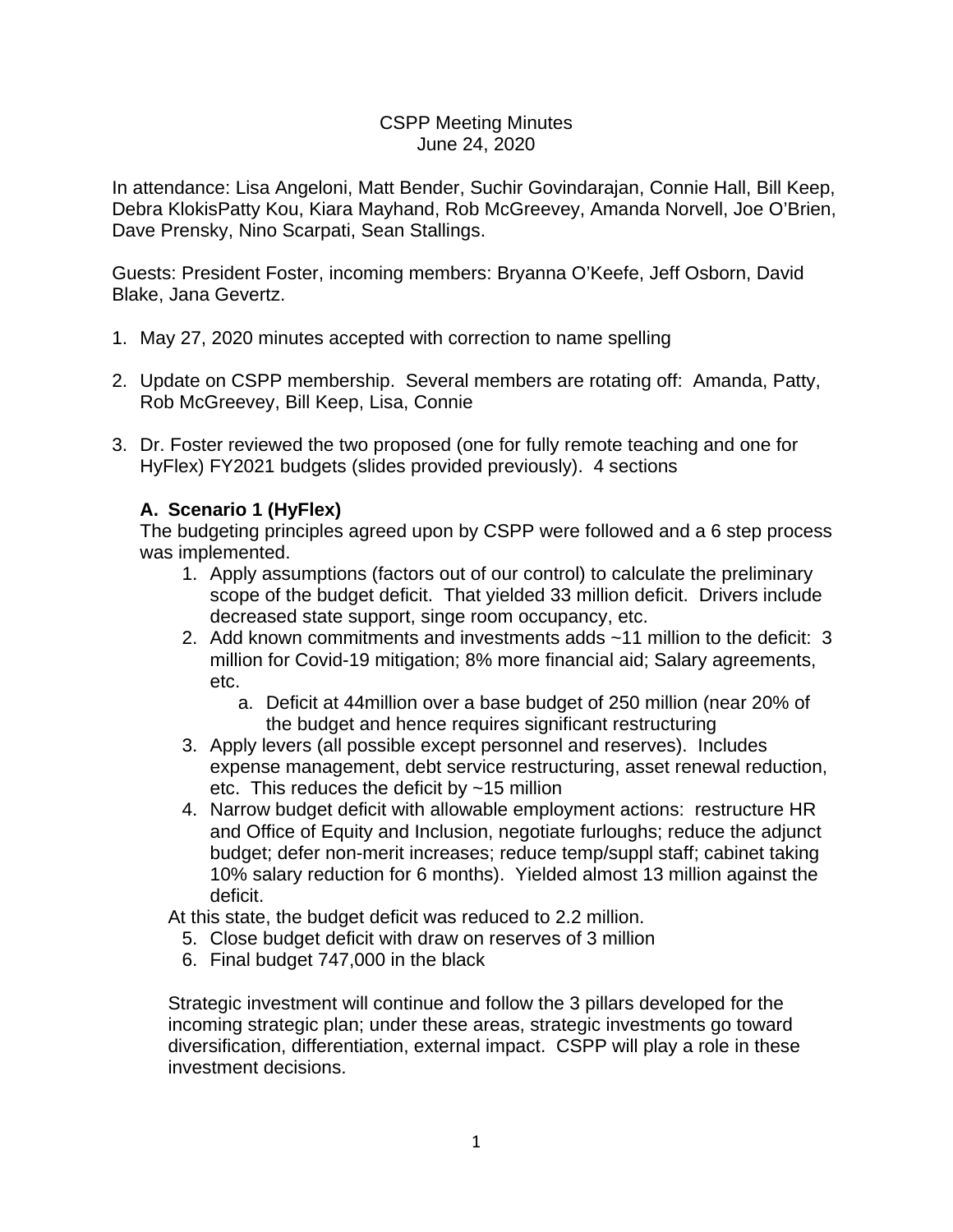For example, input funds for classroom technology, faculty training for online/remote teaching. Provost innovation fund.

# **B. Scenario 2 (fully online/remote)**

The key differences from scenario one include: Decreased enrollment; emergency only housing in the fall; housing in the spring as singles Briefly,

- 1. 48 million in external drivers + 9 mil on commitments for a total of 57 million in deficit.
- 2. Levers reduces the deficit to 28 million.
- 3. Employment actions: Furloughs and layoffs increases to 17 million. It is not clear of how it will occur and required negotiations; includes a Cabinet salary reduction for a full year, not 6 months.

This brings the deficit down to 3 million.

Close with reserves of 3.12 million and the budget is in the black at \$81,000.

# **C. Open for questions:**

- 1. There is 10 mil in expense reduction so 2.5 million left to find. Will more be found by further reduction of adjuncts? It does not appear to be the case. Nearly all incoming students almost all enrolled and some sections will be closed so there is some additional savings, but not significant. The adjunct savings are over and above the 10 million savings on expense reduction.
	- a. Additional savings may be possible in the spring since planning is occurring further in advance than was possible for the fall.
	- b. As the year goes on, we may not need the 2.5 million. We have 12 months to close it.
- 2. What happens if we have to shift from scenario 1 to 2 midway?
	- a. We need to be prepared that contingency as well as for the spring semester occurring differently than planned at this time.
	- b. There is uncertainty in the budget and we need to be flexible.
	- c. Salary reduction should be the same because the furloughs and reductions from the unions will be the same regardless of the scenario.
	- d. Non-unit members are included in the 5million. The expectation is that what happens with AFT will be similar for non-unit and for cabinet.
- 3. Strat investment amounts are flexible.
- 4. What is the role of CSPP with regard to the strategic 3 million?
	- a. CSPP strategic planning was interrupted by the pandemic. The committee did not have the chance to think through the pillar and dive deep.
	- b. This year focus more funds on fewer initiatives. Need to invest enough to truly have impact.
	- c. Ordinarily CSPP would inform the selection of initiatives. In the fall CSPP can get feedback and commentary on the lists.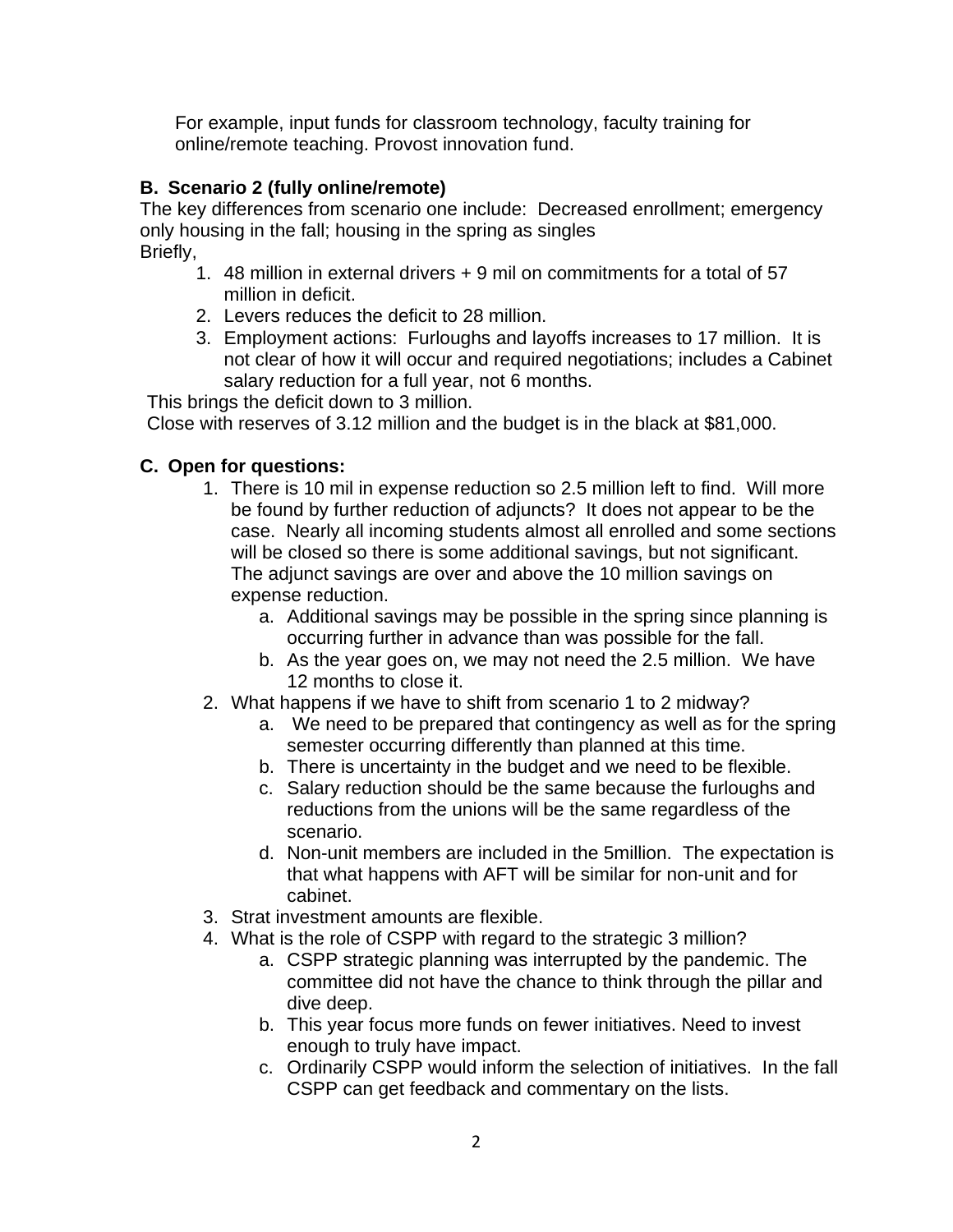- 4. Review of Learning Goals for a TCNJ Education. The LL task force recommended that TCNJ adopt a set of learning goals for a TCNJ education. CSPP was asked by Steering to give input on LL goals and then Steering will forward to appropriate governance bodies. The following initial thoughts were discussed.
	- a. There need to b be measurable outcomes of a TCNJ education, then there will need to be assessment of these outcomes. Who will have this responsibility?
	- b. It is not clear if the goals are met by discipline specific or LL specific. This needs to be thought out and be a part of the structure.
	- c. It will require that faculty in disciplines and from LL understand what the other does.
	- d. Ideally, there needs to be a link between LL and disciplines for students. Achieving these outcomes within their discipline makes it matter more to students.
	- e. Keep in mind that these learning outcomes can be achieved outside the classroom. Outcomes may be met in a course, series of courses or in cocurricular activities.
	- f. Most students look at higher education as a path to a job, but we want to have them see it has a more holistic experience.

Steering wanted CSPP to give them a sense of direction; Affirm and to invite approaches and ideas;

### **Action: Amanda proposed that CSPP take this up in depth at the start of the fall semester. The proposal was seconded and unanimously approved.**

- 5. Preliminary Proposal for a 4+1 Masters of Public Policy: As part of the new program approval process, CSPP reviews the proposal and considers whether it is consistent with mission and strategic plan.
	- a. Generally considered a well done proposal; given our location to Trenton it can be capitalized upon.
	- b. It is consistent with conversations across campus on grad education and builds on our UG (it is a 4+1).
	- c. There are many departments that will likely want to contribute in addition to social sciences. This this is a 4+1 programs that can attract multiple majors.
	- d. Resources required: one more faculty line and adjuncts plus some grad assistant support.
	- e. At this point all we are saying is that it is worth exploring. The full proposal will have to detail all the resources and when they will be needed – a detailed timeline needed.
	- f. The Career Center has not had staff increases for new grad programs; MBA, MPH, and now possibly MPP.